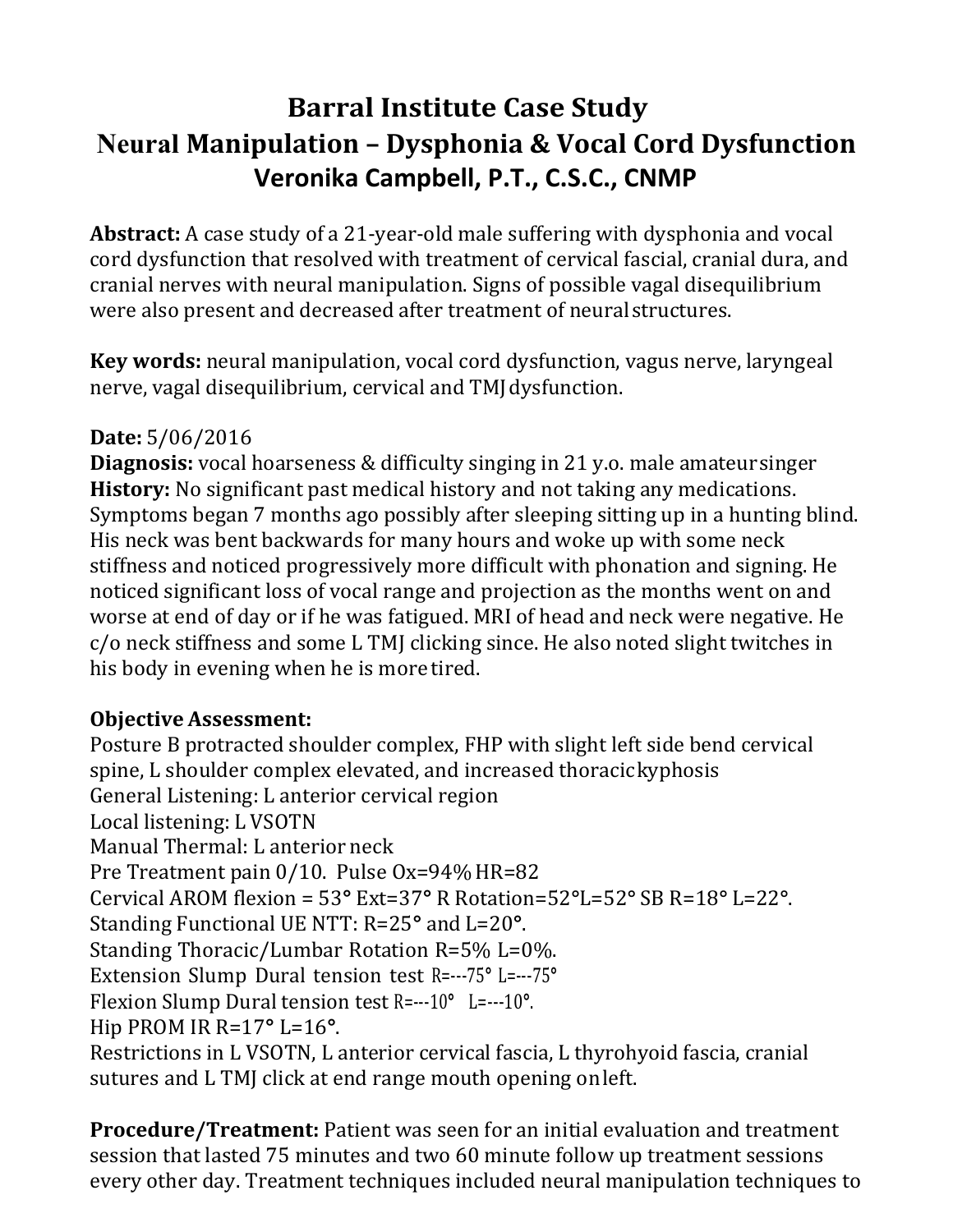L occipital suture, jugular foramen, L anterior superficial and mid cervical fascia, L